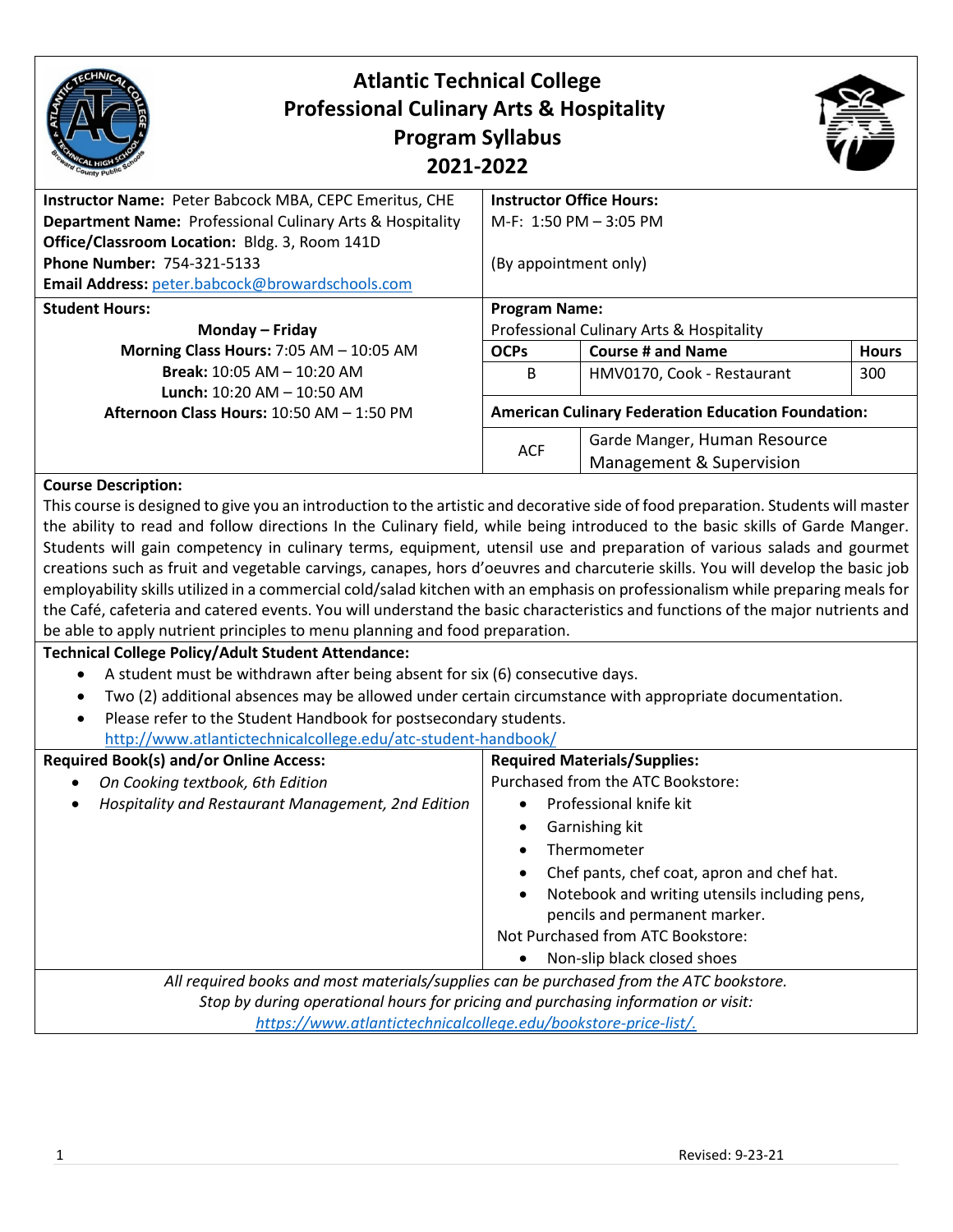| <b>Grading System:</b>                                                                                                   | <b>Grade Weights:</b>                                       |            |
|--------------------------------------------------------------------------------------------------------------------------|-------------------------------------------------------------|------------|
| 90 - 100%<br>A                                                                                                           | Attendance                                                  | 10%        |
| 80 - 89%<br>B                                                                                                            | Lab                                                         | 35%        |
| 70 - 79%<br>C                                                                                                            | Pearson Online/ D2L Quizzes                                 | 20%        |
| $60 - 69%$<br>D                                                                                                          | E-Portfolio and Written Assignments                         | 10%        |
| F<br>$0 - 59%$                                                                                                           | <b>Practical Exam</b>                                       | 15%        |
| Incomplete                                                                                                               | <b>Final Exam</b>                                           | <u>10%</u> |
|                                                                                                                          | <b>Total</b>                                                | 100%       |
| <b>Online Course Grading Policy:</b>                                                                                     |                                                             |            |
| Late submission of online work will result in one full letter grade reduction.                                           |                                                             |            |
| <b>View Your Grades:</b>                                                                                                 |                                                             |            |
| Grades can be viewed online by following the directions below:                                                           |                                                             |            |
| Go to Clever Single Sign On Website link: https://sso.browardschools.com and login:<br>1.                                |                                                             |            |
| a. Username: 10-digit student ID number                                                                                  |                                                             |            |
| b. Password: PMM/DD/YYYY (or your personally created password after initial login)                                       |                                                             |            |
| Click on the FOCUS app on your Clever opening page.<br>2.                                                                |                                                             |            |
| (You may need to scroll-down the page to see the FOCUS app.)                                                             |                                                             |            |
| Enter your FOCUS username and password.<br>3.                                                                            |                                                             |            |
| NOTE: If the Focus App. is not visible after logging into Clever, please navigate to the Broward Focus website directly: |                                                             |            |
| https://broward.focusschoolsoftware.com/focus/                                                                           |                                                             |            |
| <b>Classroom/Lab Rules:</b>                                                                                              |                                                             |            |
| Refer to classroom management handout.                                                                                   |                                                             |            |
|                                                                                                                          |                                                             |            |
| <b>Industry Certification &amp; State Credential Exam Cost:</b>                                                          | <b>Outstanding Student Recognition Information:</b>         |            |
| ServeSafe Manager - \$95.00                                                                                              | A gold seal will be applied to a Program Completion         |            |
|                                                                                                                          | Certificate or an Applied Technology Diploma if the student |            |
| You may qualify for certification reimbursement of your exam                                                             | has earned a 3.5 GPA or higher in their Career and          |            |
| cost(s) upon passing. Credential fees are subject to change                                                              | Technical Education (CTE) classes.                          |            |
| Program Name: Commercial Foods and Culinary Arts                                                                         |                                                             |            |
| Course Number: HMV0170                                                                                                   |                                                             |            |
| <b>Course Name: Cook/Restaurant</b>                                                                                      |                                                             |            |
| <b>Occupational Completion Point:</b>                                                                                    |                                                             |            |
| Intended Outcomes: (From FL DOE Curriculum Framework)                                                                    |                                                             |            |
| The student will be able to:                                                                                             |                                                             |            |
| 09.0 Describe the basic principles of nutrition.                                                                         |                                                             |            |
| 10.0 Identify and explain front-of-the house and back of the house duties.                                               |                                                             |            |
| 11.0 Prepare and present food and beverage items to meet creativity aspects as well as quality standards.                |                                                             |            |
| 12.0 Exhibit and utilize safe, secure, and sanitary work procedures.                                                     |                                                             |            |
| 13.0 Apply principles of food science in cooking and baking techniques.                                                  |                                                             |            |
| 14.0 Apply principles of nutrition in menu planning, cooking, and baking.                                                |                                                             |            |
| 15.0 Perform front-of-the-house duties.                                                                                  |                                                             |            |
| 16.0 Perform back-of-the-house and inventory duties.                                                                     |                                                             |            |
| 17.0 Research college and career advancement opportunities in professional cooking and baking.                           |                                                             |            |
| 18.0 Follow food identification, selection, purchasing, receiving, storing, and inventory guidelines.                    |                                                             |            |
| 19.0 Practice advanced cooking and baking techniques.                                                                    |                                                             |            |
| 20.0 Apply scientific principles in cooking and baking                                                                   |                                                             |            |
|                                                                                                                          |                                                             |            |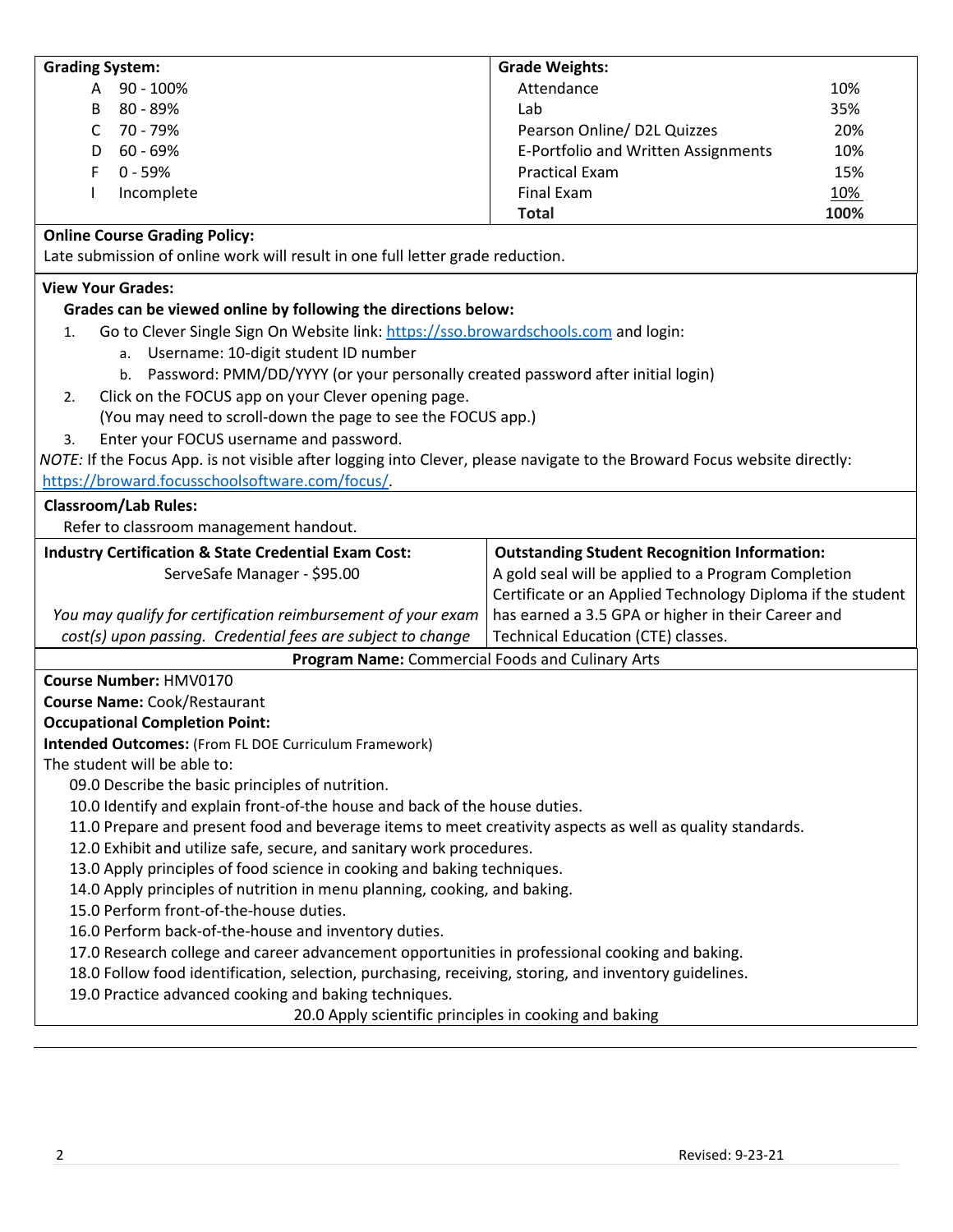# **Intended Outcomes from American Culinary Federation Education Foundation:**

The student will be able to:

# **Garde Manger**

1. Identify tools, equipment and products typically used in Garde Manger with emphasis on proper food handling, including safety, sanitation, and storage.

2. Demonstrate proficiency using knives and garnishing tools to achieve professional quality results when producing garnishes for canapés, hors d'oeuvres and buffets to include vegetable, fruit, and other forms of food for decorative and edible purposes.

3. Explain the design principles and layout of a modern buffet, incorporating sanitation and off-premise catering challenges when feeding quantity foods.

4. Soups and Sauces:

- a. Identify cold soups and sauces used in the Garde Manger area of a foodservice establishment.
- b. Produce several types of cold soups and sauces using a food processor and blender.
- c. Analyze and evaluate the quality of soups and sauces produced in conjunction with the foods served.
- 5. Salads and Dressings:

a. Identify the basic types of salads and their uses in the modern menu.

b. Define basic types of salad dressings and produce a variety of salad dressings including emulsified, dairy based, vinaigrette and coulis.

c. Produce mixed green, composed, entree, protein, starch and fruit salad.

d. Analyze and evaluate the quality of salads and dressings produced.

6. Sandwiches:

a. Explain the history and defining characteristics of the sandwich, as well as the most popular modern variations. b. Describe the techniques used in maintaining quality of ingredients and preparation methods used to ensure freshness when producing a sandwich.

c. Produce an assortment of both hot and cold varieties of sandwiches.

d. Assess and evaluate the quality of sandwiches produced.

7. Canapés, Hors d' Oeuvres and Appetizers:

a. Explain the history and defining characteristics of a hors d' oeuvre, canapé, and appetizer, as well as give examples of each.

b. Describe the types of international items that can be used as hors d'oeuvres on a buffet line or as passed canapés.

c. Produce an assortment of both hot and cold varieties of canapés, hors d'oeuvres, and appetizers.

d. Assess and evaluate the quality of items produced.

# 8. Decoration:

a. Demonstrate proficiency using knives and garnishing tools to achieve professional quality results when producing vegetable and/or fruit carvings.

b. Produce an attractive fruit, cheese and vegetable tray using form and functionality.

9. Food preservation:

a. Explain the history and technical importance of curing, brining, pickling and smoking in preserving foods to maintain, flavor, quality and sanitation.

b. Produce various types of pickled, smoked, and cured items that represent the Garde Manager pantry.

c. Assess and evaluate the quality of items produced.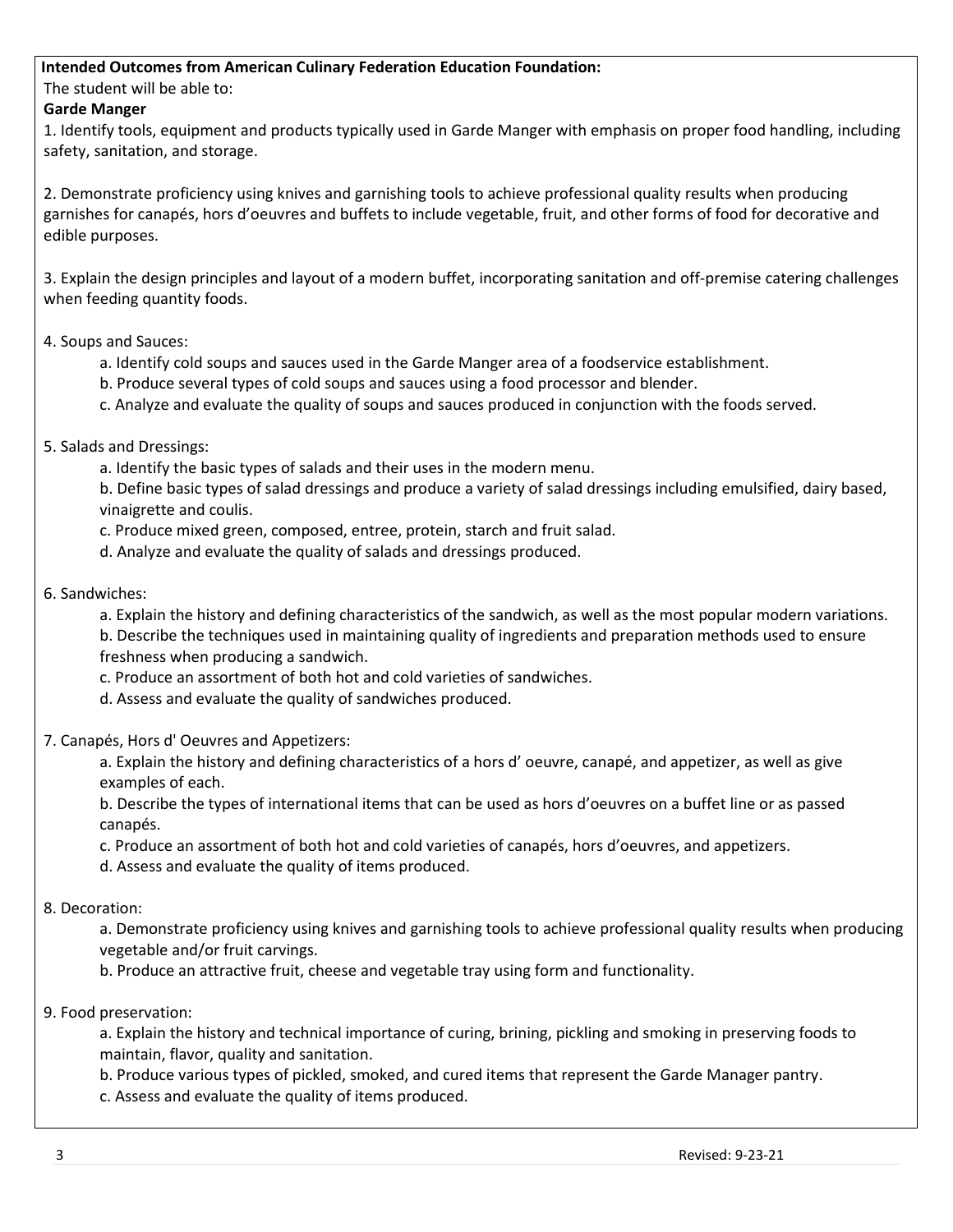10. Forcemeats and Aspic:

a. Define the various types of forcemeats including sausage, pate, terrine and, mousse.

b. Produce an assortment of sausages using casings and free form.

c. Produce a variety of pates, mousses and or terrines to include vegetables and proteins.

d. Utilize different types of binders in the process of making a forcemeat to include aspic, panadà, or other binding agent.

e. Utilize aspic as a form of garnish or binder in a salad, pate, or canapé.

f. Assess and evaluate the quality of items produced.

# 11. Cheese:

a. Describe, identify, and evaluate the various categories of cheese and include several types and names of cheese associated with each category.

- b. Identify the largest cheese producing areas of the United States and other parts of the world.
- c. Describe how best to use various types of cheese and utilize cheese in a recipe.
- d. Assess and evaluate the quality of items produced.

# **Intro to Food Service**

5. Identify and describe professional organizations associated with the hospitality and foodservice profession, and discuss these organizations' roles in preparing and advancing one's career in the industry.

6. Evaluate the types of professional career opportunities in the hospitality and foodservice industry with support of guest speakers, field trips and stages.

# **Sanitation and Safety**

2. Demonstrate acceptable procedures when preparing potentially hazardous foods to include time/temperature principles.

3. Demonstrate good personal hygiene and health habits in a laboratory setting to include hand washing.

6. List the major reasons for and recognize signs of food spoilage and contamination.

8. Review Safety Data Sheets (SDS) and explain their requirements in handling hazardous materials. Discuss right-to-know laws.

10. Demonstrate appropriate emergency policies for kitchen and dining room injuries.

13. Review and apply the laws and rules of the regulatory agencies governing sanitation and safety in a foodservice operation.

#### **Business and Math Skills**

1. a. Perform basic math functions to include fractions, weights and measurements.

- b. Demonstrate competency of scaling, measuring, weighing ingredients with a portion scale.
- 2. a. Evaluate the components and functions of a standardized recipe.
	- b. Convert recipes using a yield formula to increase and decrease quantities.

#### **Food Preparation**

2. Demonstrate proficiency in using knives and small wares to achieve professional quality results when producing classical knife cuts used in various food preparation and cooking.

5. Define mise en place and demonstrate a combination of organizational skills, preparedness, and timing when it comes to food preparation, cooking and serving.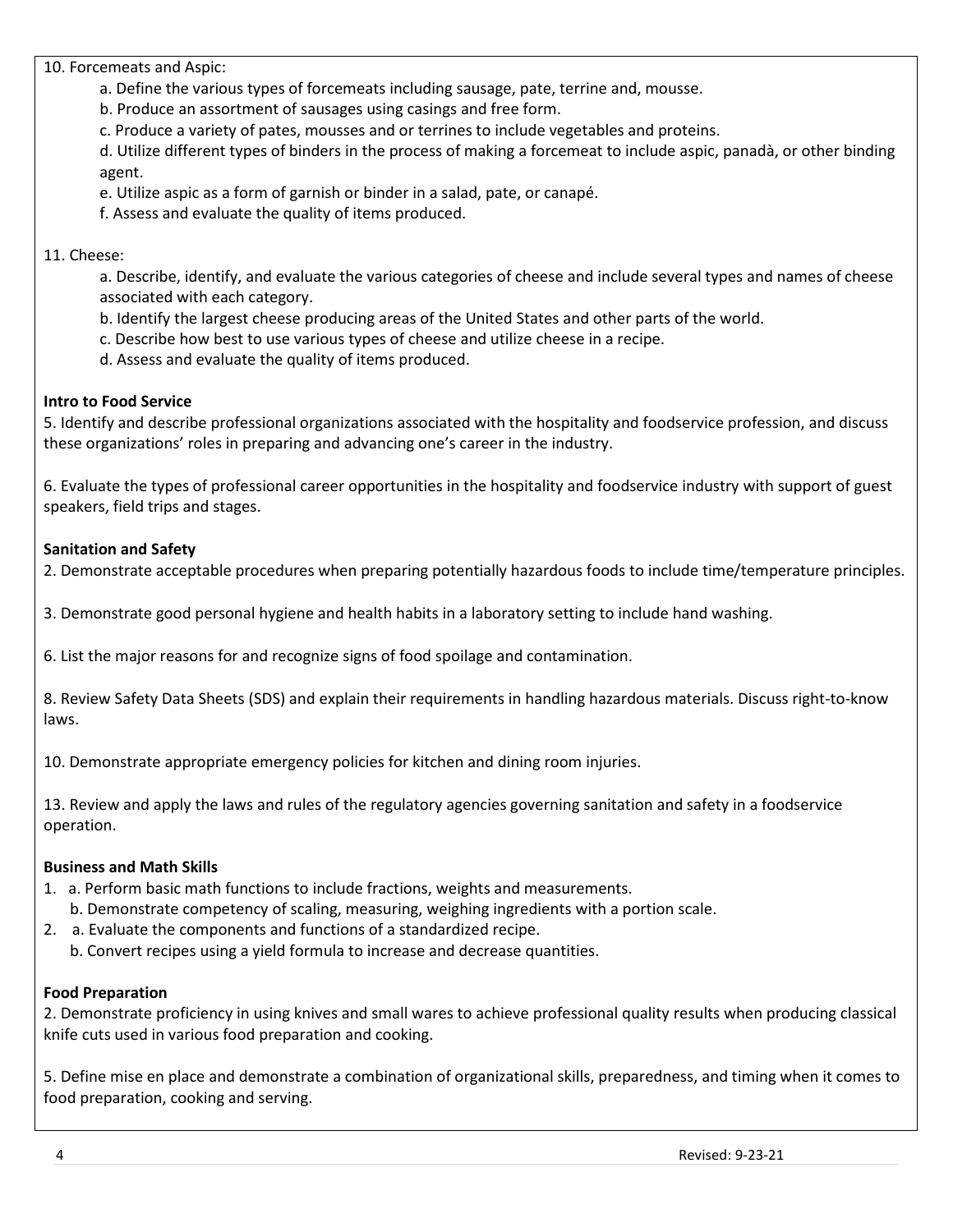7. Prepare and cook a variety of proteins (including beef, chicken, pork, fish, game, lamb and veal), vegetables, legumes, grains, and starches using moist, dry and combination cooking methods.

e. Using all moist, dry and combination cooking methods prepare a variety of rice (pilaf method and risotto method), wild rice, jasmine, and sushi.

f. Using all moist, dry and combination cooking methods prepare a variety of potato dishes.

h. Using all moist, dry and combination cooking methods prepare a variety of grain dishes.

12. Utilize safety and sanitation practices when preparing, cooking and serving all food items in the professional kitchen.

13. Demonstrate the proper process in cooling, storing, labeling and dating, and reheating food utilizing the proper sanitary procedures when working with all food items.

15. Demonstrate how to maximize food freshness, quality, safety and sanitation when serving hot foods and cold foods.

16. In the preparation of food items, demonstrate effective techniques in presenting food that maximizes the flavor and esthetic quality of the products used.

# **Purchasing and Receiving**

1. Discuss the flow of goods in a foodservice operation and the role of ordering, receiving and issuing.

3. Identify dry, refrigerated and frozen foods used in a commercial kitchen.

6. Discuss and analyze the importance of sanitation and HACCP procedures that affect receiving and issuing of goods in a foodservice operation.

7. Describe proper techniques of receiving and storing fresh, frozen, and dry proteins, produce, eggs, dairy and dry goods.

#### **Dining Room Service**

2. Explain the importance of communication between the front and back of the house employees.

#### **Menu Planning**

3. Discuss the rationale for a seasonal menu and analyze how it may affect the overall menu costs, food quality and availability.